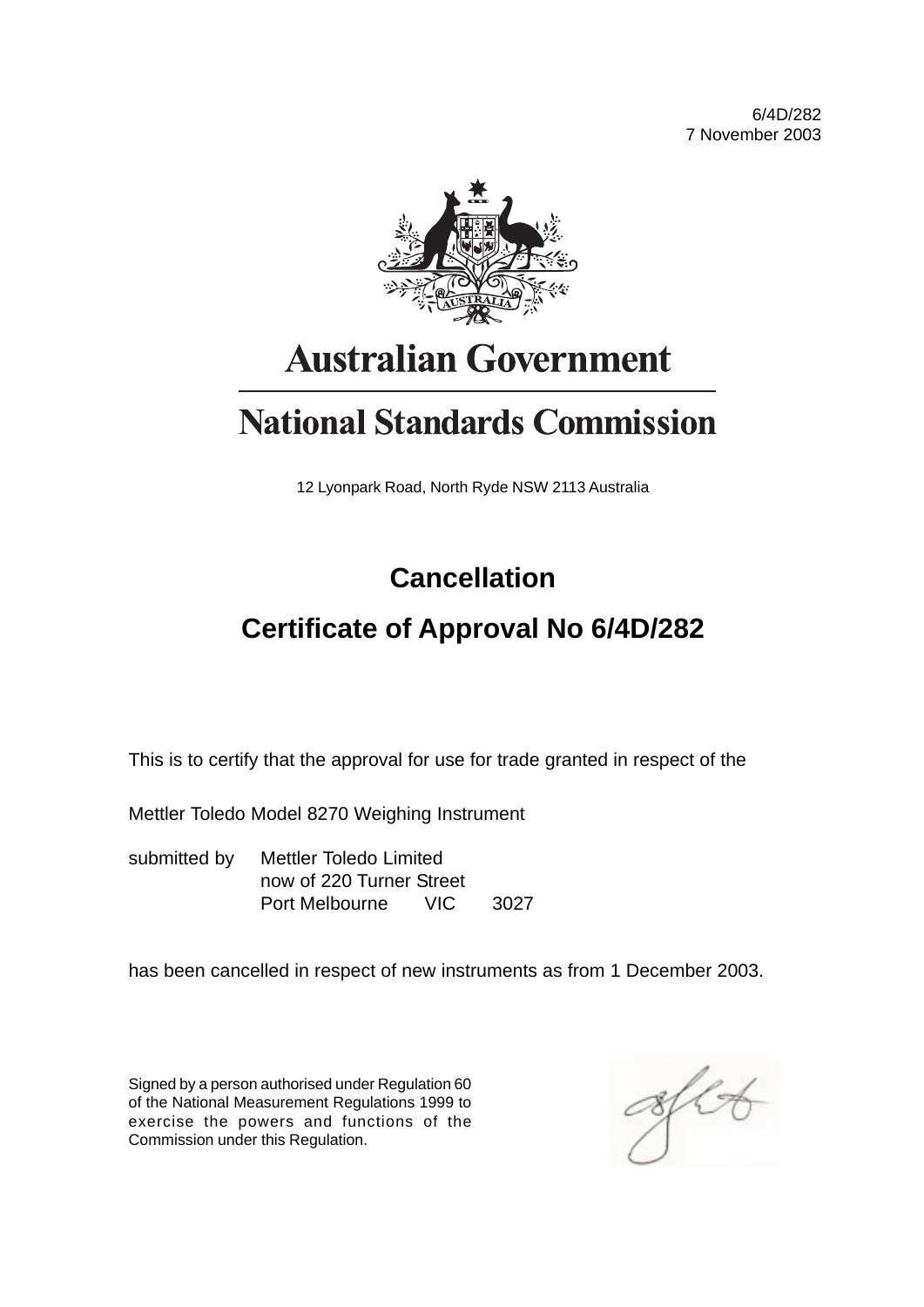6/4D/282 11 July 2000



## **National Standards Commission**

12 Lyonpark Road, North Ryde NSW

### **Certificate of Approval**

### **No 6/4D/282**

Issued under Regulation 63 of the National Measurement Regulations 1999

This is to certify that an approval for use for trade has been granted in respect of the

Mettler Toledo Model 8270 Weighing Instrument

submitted by Mettler Toledo Limited 525 Graham Street Port Melbourne VIC 3207.

**NOTE:** This Certificate relates to the suitability of the pattern of the instrument for use for trade only in respect of its metrological characteristics. This Certificate does not constitute or imply any guarantee of compliance by the manufacturer or any other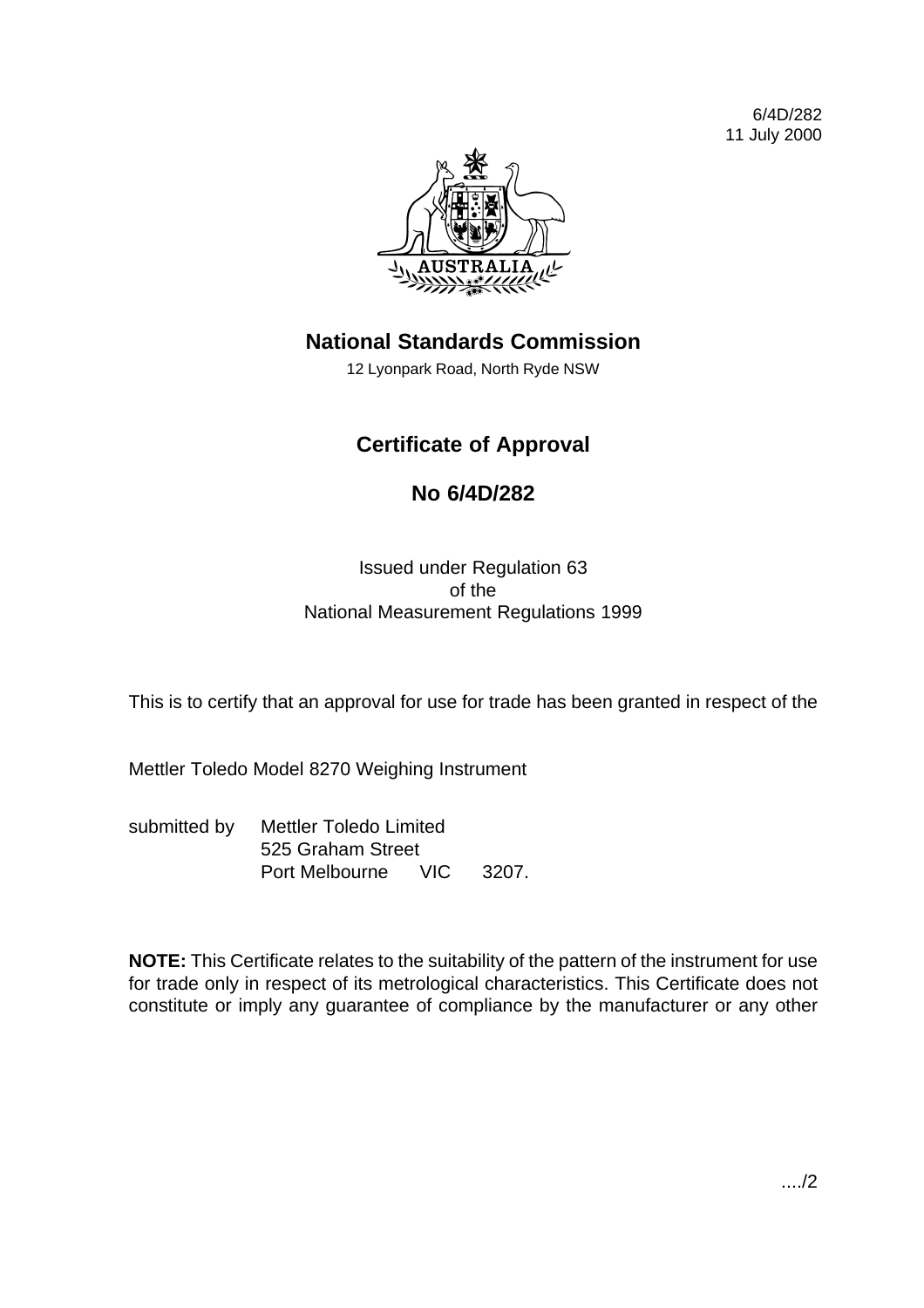6/4D/282 11 July 2000

Certificate of Approval No 6/4D/282 Page 2

#### CONDITIONS OF APPROVAL

This approval becomes subject to review on 1 March 2002, and then every 5 years thereafter.

Instruments purporting to comply with this approval shall be marked NSC No 6/4D/282 and only by persons authorised by the submittor.

It is the submittor's responsibility to ensure that all instruments marked with this approval number are constructed as described in the documentation lodged with the Commission and with the relevant Certificate of Approval and Technical Schedule. Failure to comply with this Condition may attract penalties under Section 19B of the National Measurement Act and may result in cancellation or withdrawal of the approval, in accordance with the Commission's Document 106.

The Commission reserves the right to examine any instrument or component of an instrument purporting to comply with this approval.

Auxiliary devices used with this instrument shall comply with the requirements of General Supplementary Certificate No S1/0/A.

#### DESCRIPTIVE ADVICE

- **Pattern:** provisionally approved 4 February 1997 approved 28 October 1997
- A Mettler Toledo model 8270 weighing instrument of 20 kg maximum capacity.

**Variant:** approved 28 October 1997

1. For use in a network.

Technical Schedule No 6/4D/282 describes the pattern and variant 1.

#### **Variant:** approved 27 March 2000

2. With a Mettler Toledo model 8361 'touch screen' indicator.

Technical Schedule No 6/4D/282 Variation No 1 describes variant 2.

#### FILING ADVICE

Certificate of Approval No 6/4D/282 dated 9 March 1998 is superseded by this Certificate, and may be destroyed. The documentation for this approval now comprises:

Certificate of Approval No 6/4D/282 dated 11 July 2000 Technical Schedule No 6/4D/282 dated 9 March 1998 (incl. Test Procedure)

Technical Schedule No 6/4D/282 Variation No 1 dated 11 July 2000 Figures 1 to 3 dated 9 March 1998

Signed by a person authorised under Regulation 63 of the National Measurement Regulations 1999 to exercise the powers and functions of the Commission under this Regulation.

Jun Seanett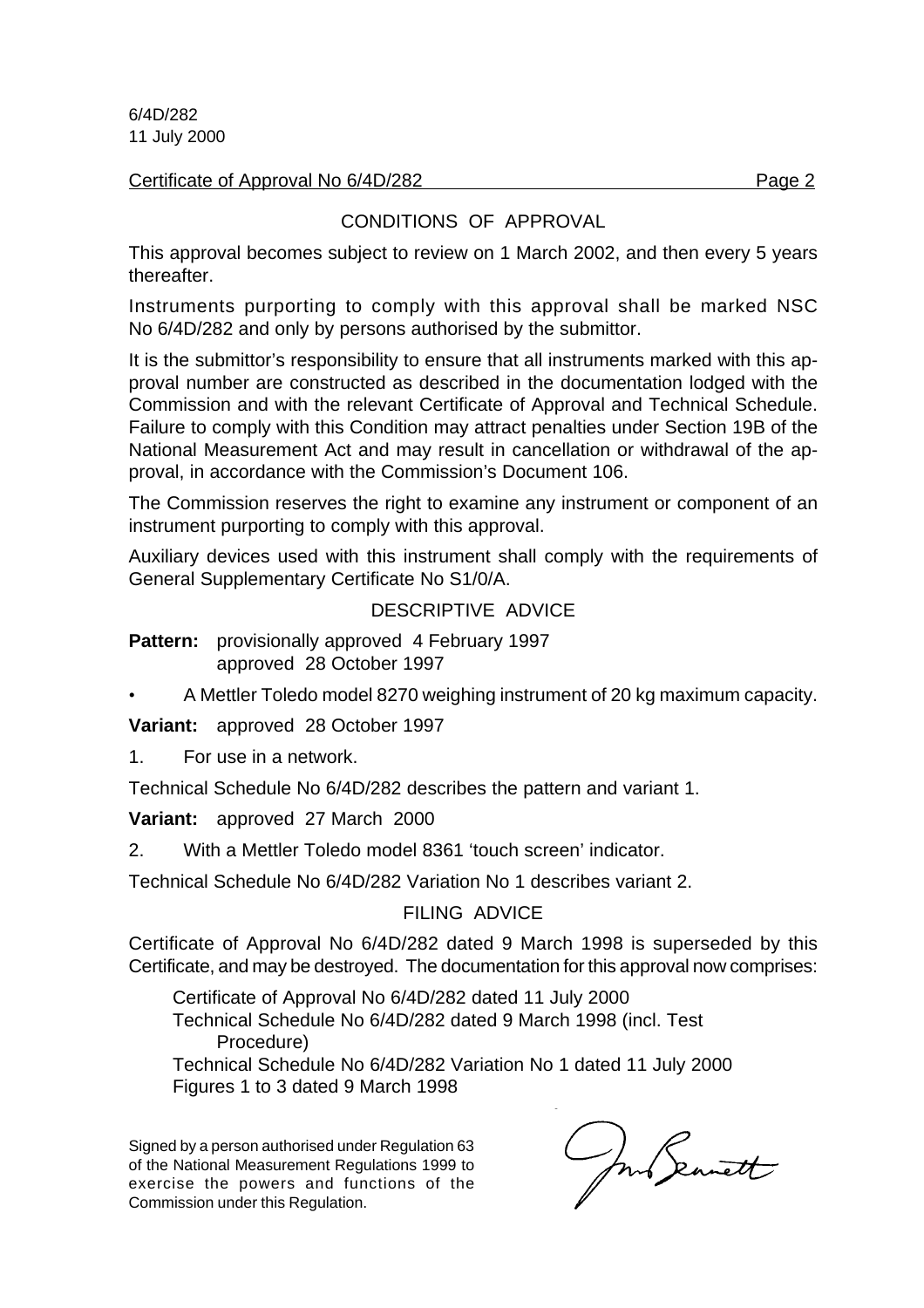#### TECHNICAL SCHEDULE No 6/4D/282

**Pattern:** Mettler Toledo Model 8270 Weighing Instrument.

**Submittor:** Mettler Toledo Limited 525 Graham Street Port Melbourne VIC 3207.

#### **1. Description of Pattern**

A Mettler Toledo model 8270 price-computing weighing instrument of 20 kg maximum capacity with a verification scale interval of 0.005 kg.

Instruments are comprised of a model 8270 basework (Figure 1) and a model 8360 'touch screen' indicator (Figure 2).

Instruments have unit price to \$999.99/kg, price to \$9999.99, a price look up (PLU) facility, and may be fitted with output sockets for the connection of peripheral and/or auxiliary devices.

Instruments are not to be used for trading direct with the public and are so marked.

Instruments are approved for use over a temperature range of  $0^{\circ}C$  to +40 $^{\circ}C$ . and are so marked.

#### **1.1 Zero**

Zero is automatically corrected to within  $\pm 0.25$  ewhenever power is applied and whenever the instrument comes to rest within 0.5e of zero.

The initial zero-setting device has a nominal range of not more than 20% of the maximum capacity of the instrument.

#### **1.2 Tare**

A pre-set subtractive taring device of up to 10 kg maximum capacity may be fitted.

#### **1.3 Display Check**

A display check is initiated whenever power is applied.

#### **1.4 Sealing Provision**

Provision is made for access to the calibration adjustments to be sealed as shown in Figure 3.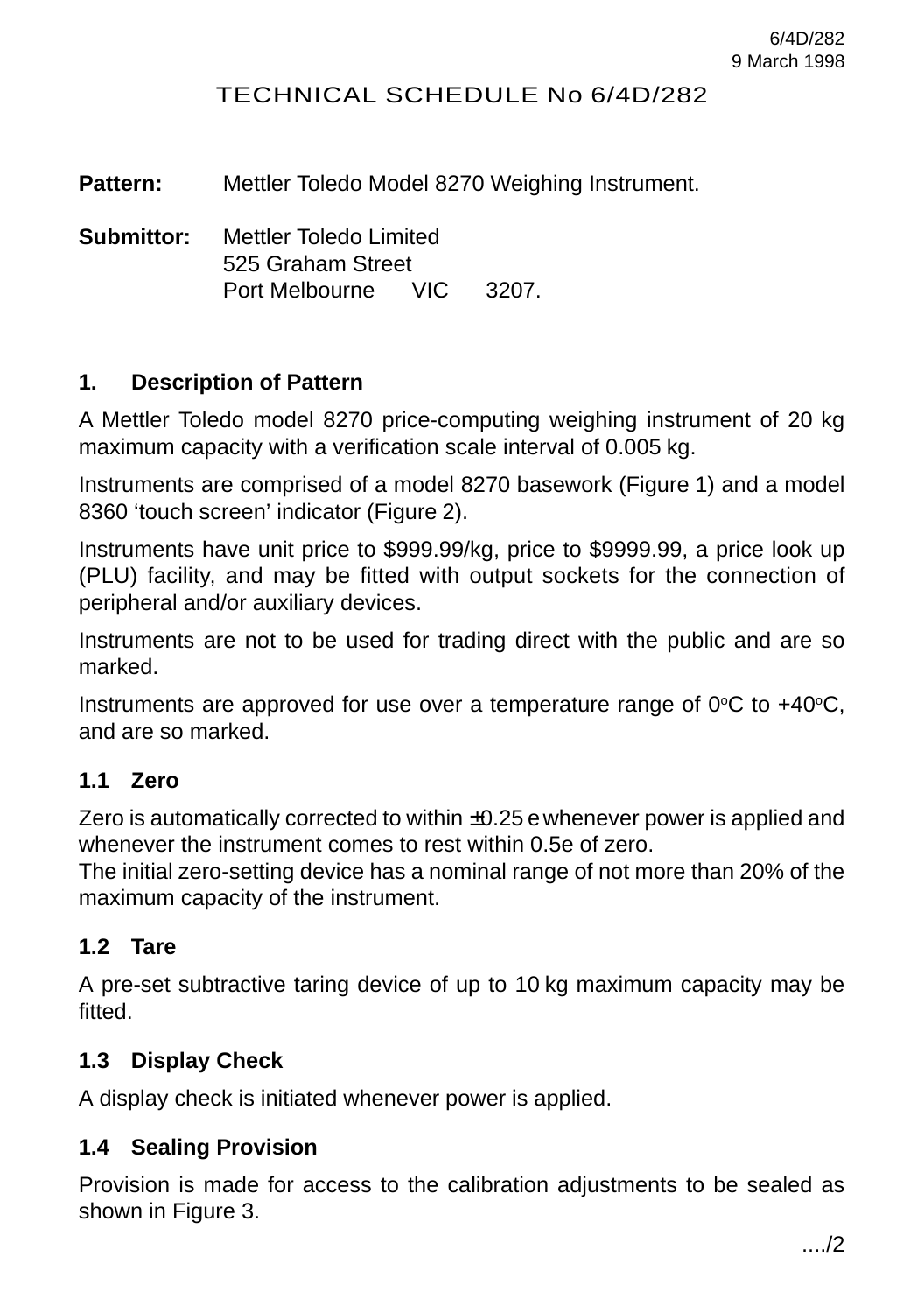#### **1.5 Verification/Certification Provision**

Provision is made for the application of a verification/certification mark.

#### **1.6 Levelling**

Instruments are provided with adjustable feet and a level indicator.

#### **1.7 Markings and Notices**

Instruments carry the following markings, in the form shown at right:

| Manufacturer's mark, or name written in full |                                    |
|----------------------------------------------|------------------------------------|
| Indication of accuracy class                 | (III)                              |
| Maximum capacity                             | Max  kg *                          |
| Minimum capacity                             | <i>Min</i> kg $*$                  |
| Verification scale interval                  | $e =$ kg *                         |
| Tare capacity                                | $T =$ kg *                         |
| Serial number of the instrument              |                                    |
| Pattern approval mark for the instrument     | NSC No 6/4D/282                    |
| Special temperature limits                   | $0^{\circ}$ C to / 40 $^{\circ}$ C |

These markings shall also be shown near the display of the result if they are not already located there.

In addition, instruments are marked NOT TO BE USED FOR TRADING DIRECT WITH THE PUBLIC, or similar wording.

#### **2.1 Variant 1**

The instrument may be connected in a network with compatible Mettler Toledo instruments, to share common PLU data, and to accumulate and retrieve management information.

The model 8360 indicator is available as a 'satellite' or as a 'master'. An 8360 master indicator contains a 'master' circuit board and memory to operate as a network master in addition to the circuitry of the 'satellite'.

Each satellite in the network is able to access the network master for programming common PLU data and other management functions (only one instrument in the network can carry out such functions at any time).

In addition, the network may be interfaced with a computer for the collection of management data, or the downloading of PLU data.

Note: The weighing and price-computing functions of each weighing instrument in the network are independent, and the removal, repair or replacement of a particular weighing instrument does not necessitate reverification of any other weighing instrument in the network.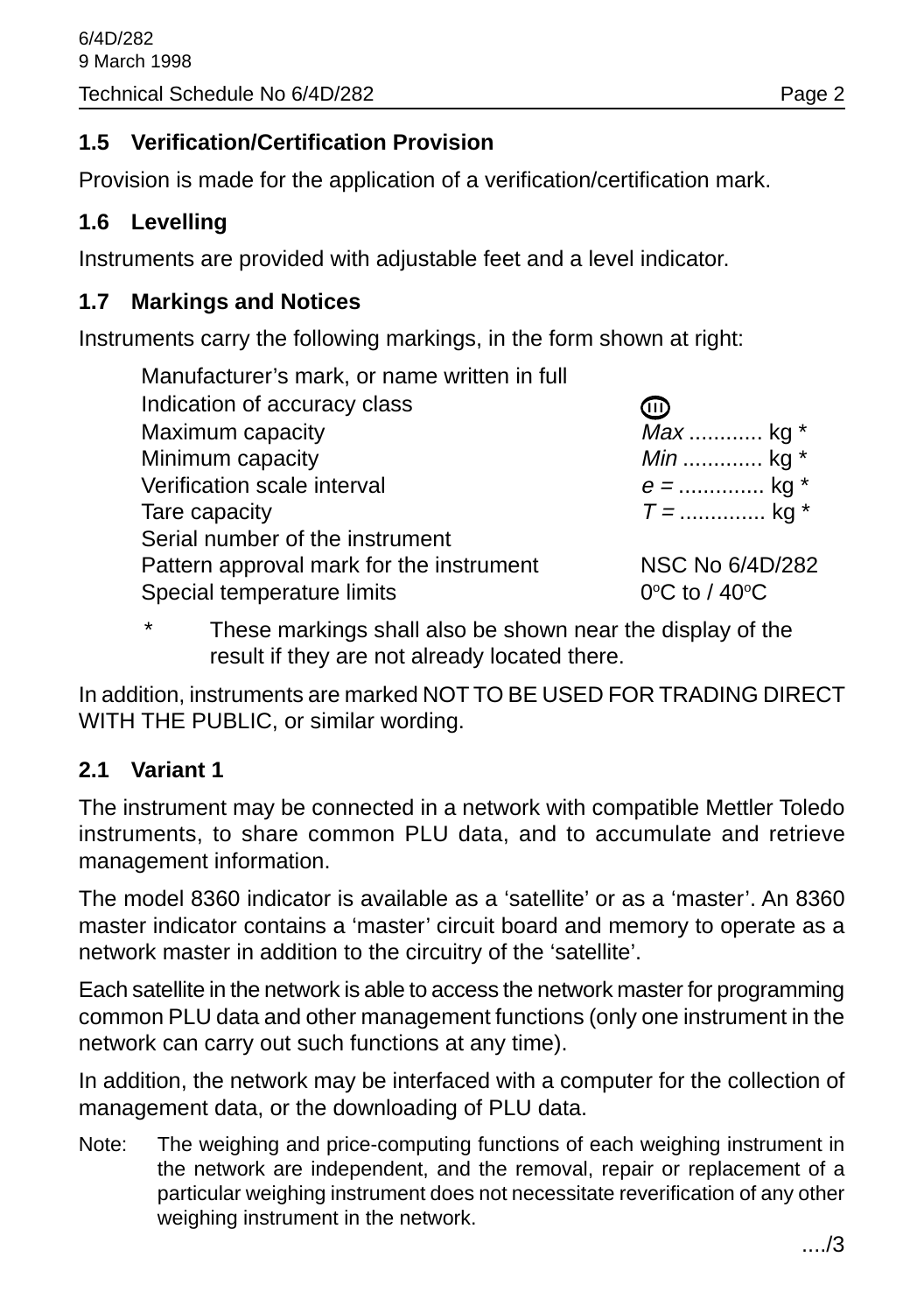#### TEST PROCEDURE

Instruments should be tested in accordance with any relevant tests specified in the Inspector's Handbook.

#### **Maximum Permissible Errors at Verification/Certification**

The maximum permissible errors for increasing and decreasing loads on initial verification/certification for loads, m, expressed in verification scale intervals, e, are:

 $\pm 0.5$  e for loads  $0 \le m \le 500$ : ±1.0 *e* for loads  $500 < m \le 2000$ ; and  $\pm 1.5$  e or loads 2 000 <  $m \le 10$  000.

Ensure that instruments are being used within the special temperature limits specified in this approval.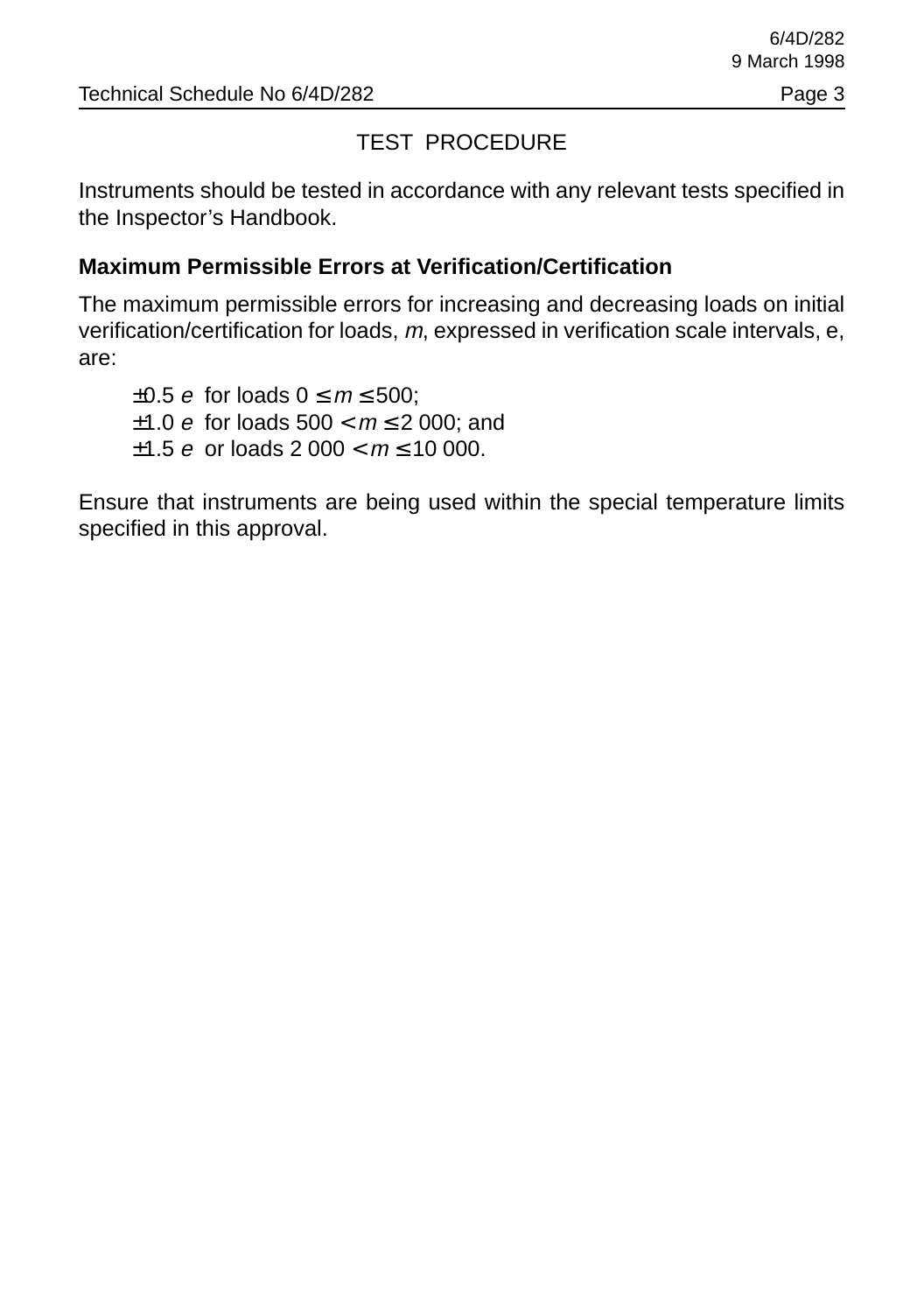#### TECHNICAL SCHEDULE No 6/4D/282

#### VARIATION No 1

Pattern: Mettler Toledo Model 8270 Weighing Instrument.

**Submittor:** Mettler Toledo Limited 525 Graham Street Port Melbourne VIC 3207.

#### **1. Description of Variant 2**

With a Mettler Toledo model 8361 'touch screen' indicator which has the same features/ capabilities and appearance as the model 8360 indicator described for the pattern (Figure 2).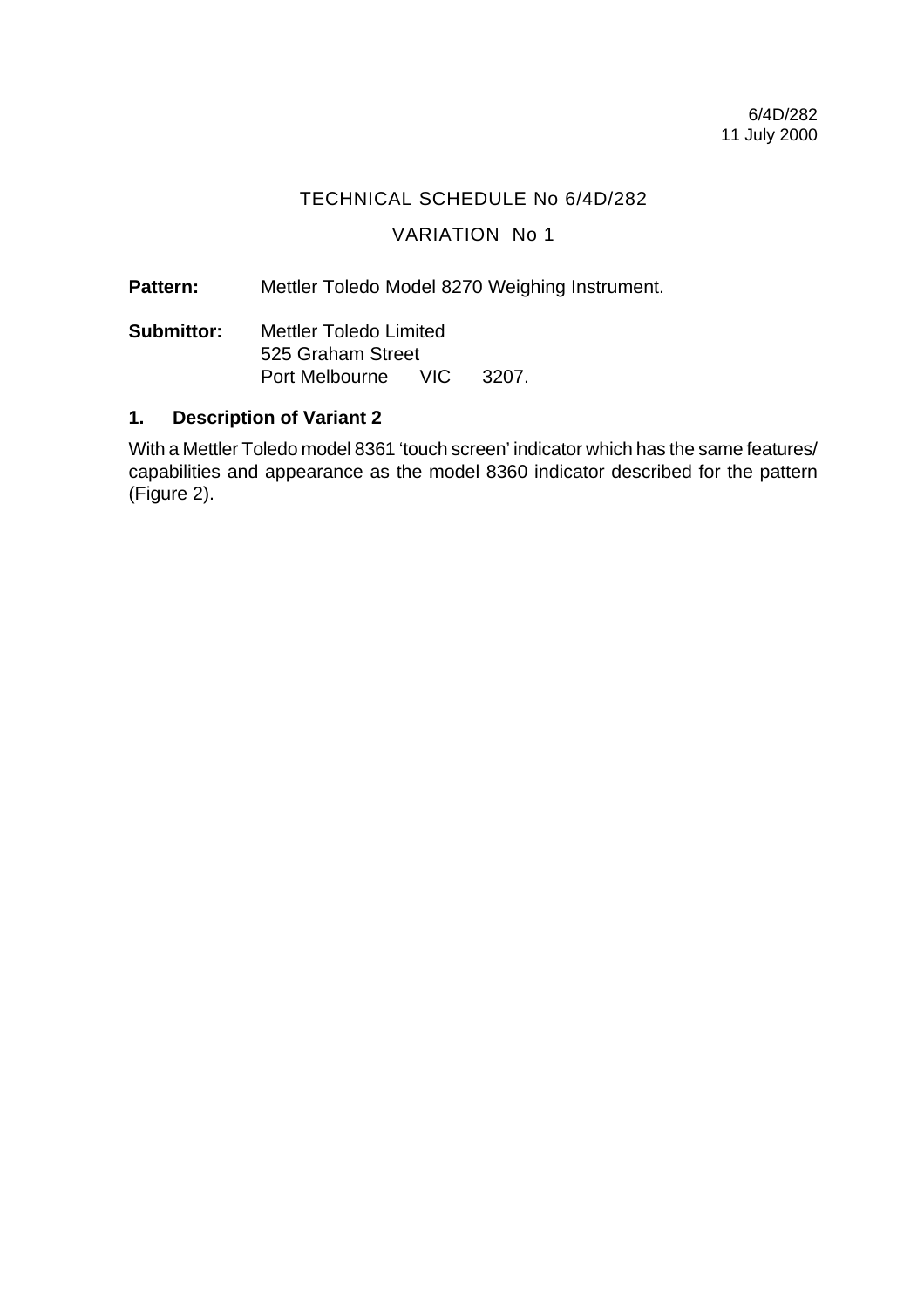Mettler Toledo Model 8270 Basework Mettler Toledo Model 8270 Basework



FIGURE 6/4D/282 - 1 FIGURE 6/4D/282 - 1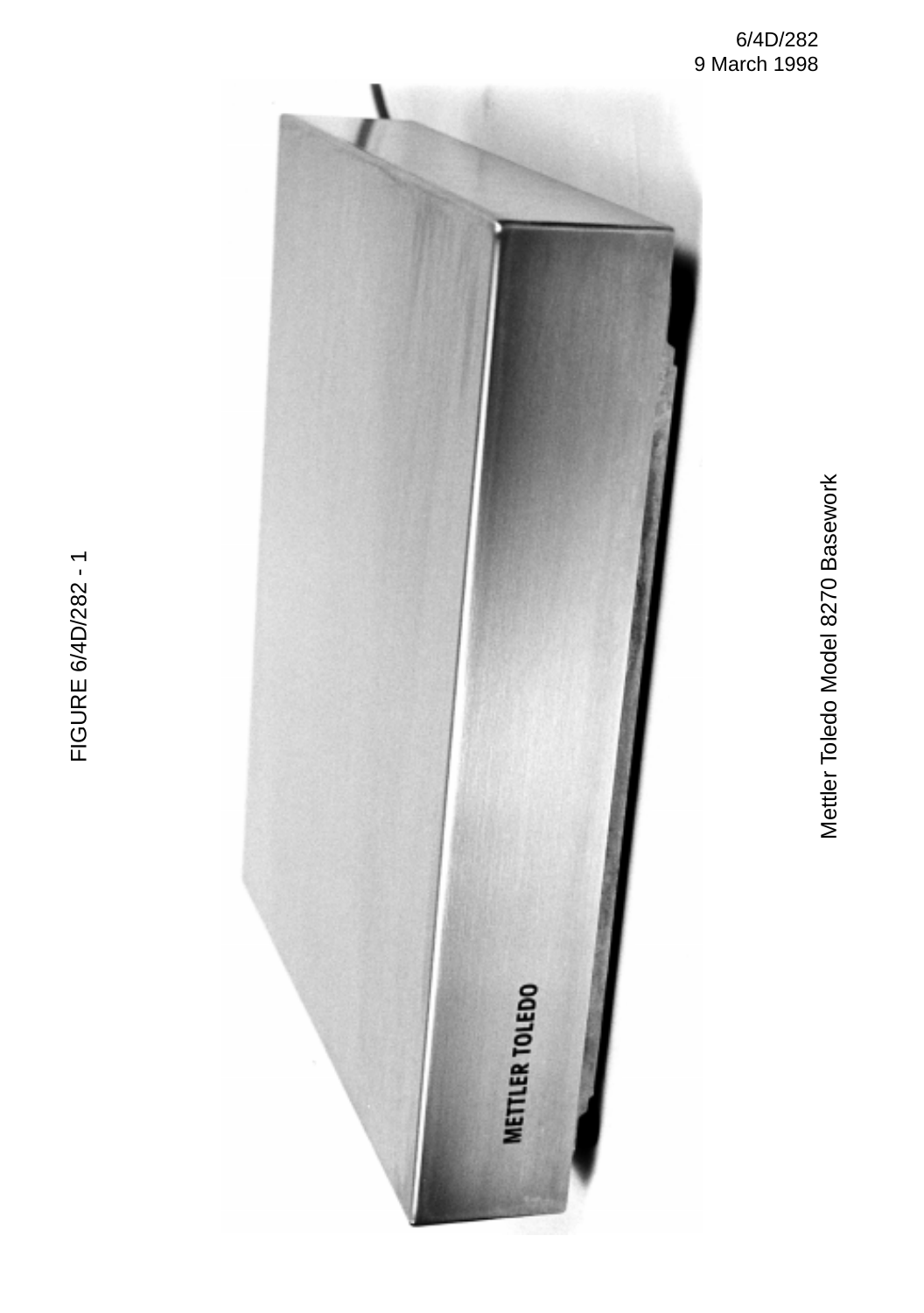

Mettler Toledo Model 8360 Indicator Mettler Toledo Model 8360 Indicator